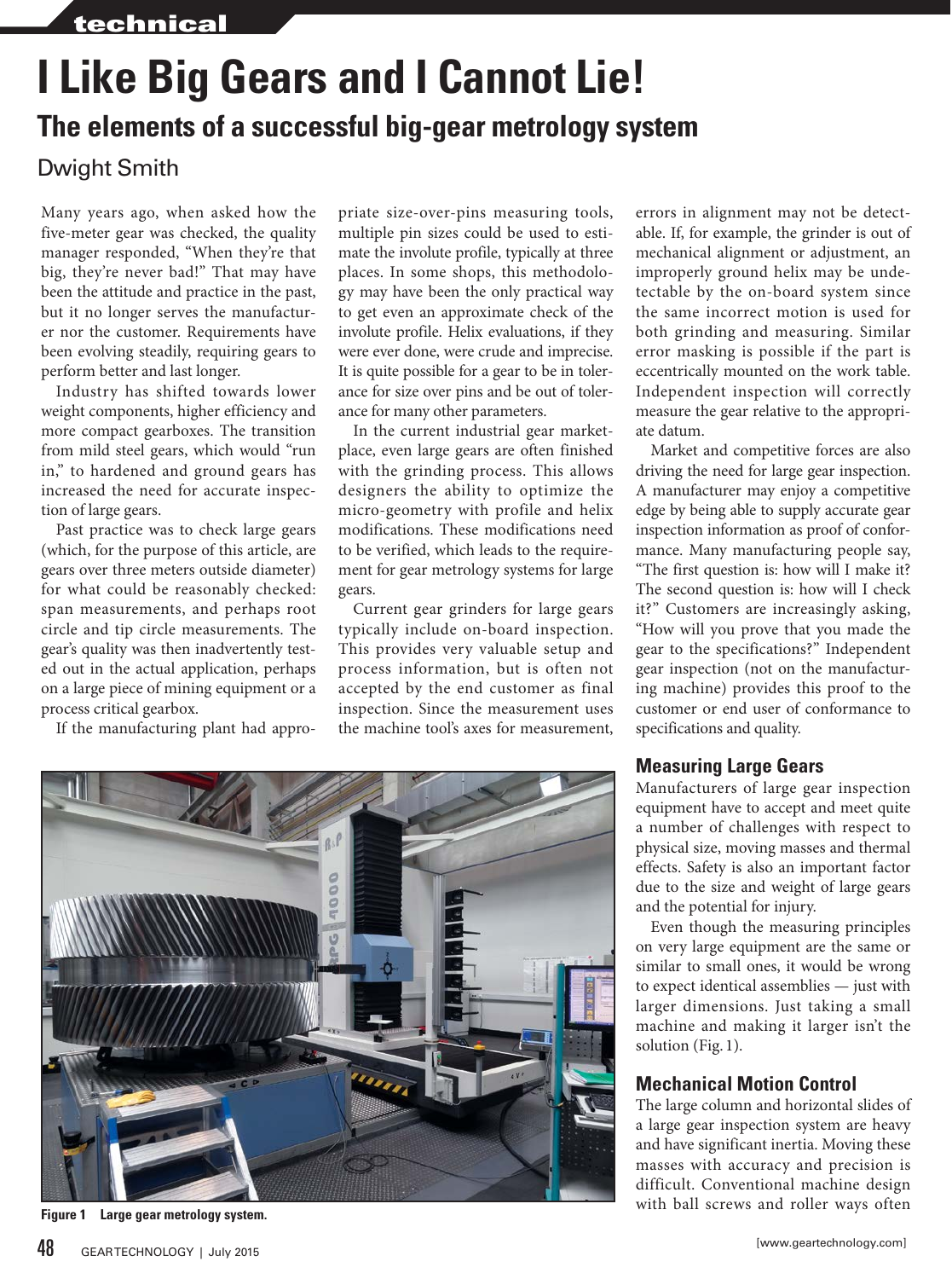exhibits stick/slip and other mechanical characteristics that degrade the accuracy of motion. These nonlinear responses of an axis introduce hysteresis into the system and reduce repeatability of measurements.

The current state-of-the-art in large gear inspection machines incorporates granite guideways with air bearing slides (Fig. 2). This provides a very low friction and eliminates the stick/slip of roller ways. This in turn produces more linear responses, better repeatability, and makes error compensation more accurate.

Granite has been used for highly accurate CMMs and other measuring instruments for many years. It offers a number of benefits for accuracy-determining components of industrial measuring technology:

- Due to the age and origin, granite is free of internal tensions and thus externally stable in the long term
- The thermal expansion coefficient is only about half that of steel and a quarter of aluminum
- It is highly wear-proof, pressure-proof and deforms 25% less under load than an identical aluminum component – at a higher specific weight of only about 5%
- Granite is non-magnetic, non-corroding, and has vibration damping characteristics
- Proper processing produces nearly pore-free, flat and level surfaces that provide a solid basis for air bearing guides — a well-established technology that was a prerequisite for the ultimate accuracy of coordinate measuring equipment.

Hydrostatic rotary tables (Fig. 3) with direct drive torque drive motors can provide the precision required for measurement of large diameters and heavy gears up to 40,909 kg (90,000 lbs.). Hydrostatic bearings have no metal-to-metal contact, extremely low friction and virtually limitless life. Conventional ball bearing tables and air bearing tables typically have much lower weight capabilities. These well-proven and technically advanced hydrostatic rotary tables are normally used in large gear grinding machines.

Special mechanical solutions for the rotary table and specific control measures are needed for measuring large gears in respect to polar inertia. The machine needs to be able to accurately position a



**Figure 2 Granite guideways and air bearings.**

# **Hydrostatic Rotary Tables** with Direct Torque Drive **RT 1800** High resolution rotary encoder **Hydrostatic bearing** with up to 4 reading heads axial / radial

**Figure 3 Hydrostatic rotary table.**

part weighing 40,000 kg as well as one weighing as little as 28g (1 oz). In addition to the part's polar inertia, the inertia of the equipment's workpiece support has to be considered. In order to determine the actual conditions, the gear inspection system needs to be capable of automatically adjusting multiple drive parameters in order to gain accurate and repeatable measuring results. This is accomplished through the use of intelligent algorithms and intelligent drives.

A special design of rotary encoder is used for this large application. It has a large diameter and utilizes up to four reading heads and double-scale interpolation for enhanced accuracy.

## **Thermal Stability**

The larger the component and the longer the inspection time, the larger the change in size as a result of temperature change. By using granite for the machine guideways, this change is minimized due the low coefficient of expansion and granite's relatively slow rate of change.

To compensate for deviations caused by temperature change, the equipment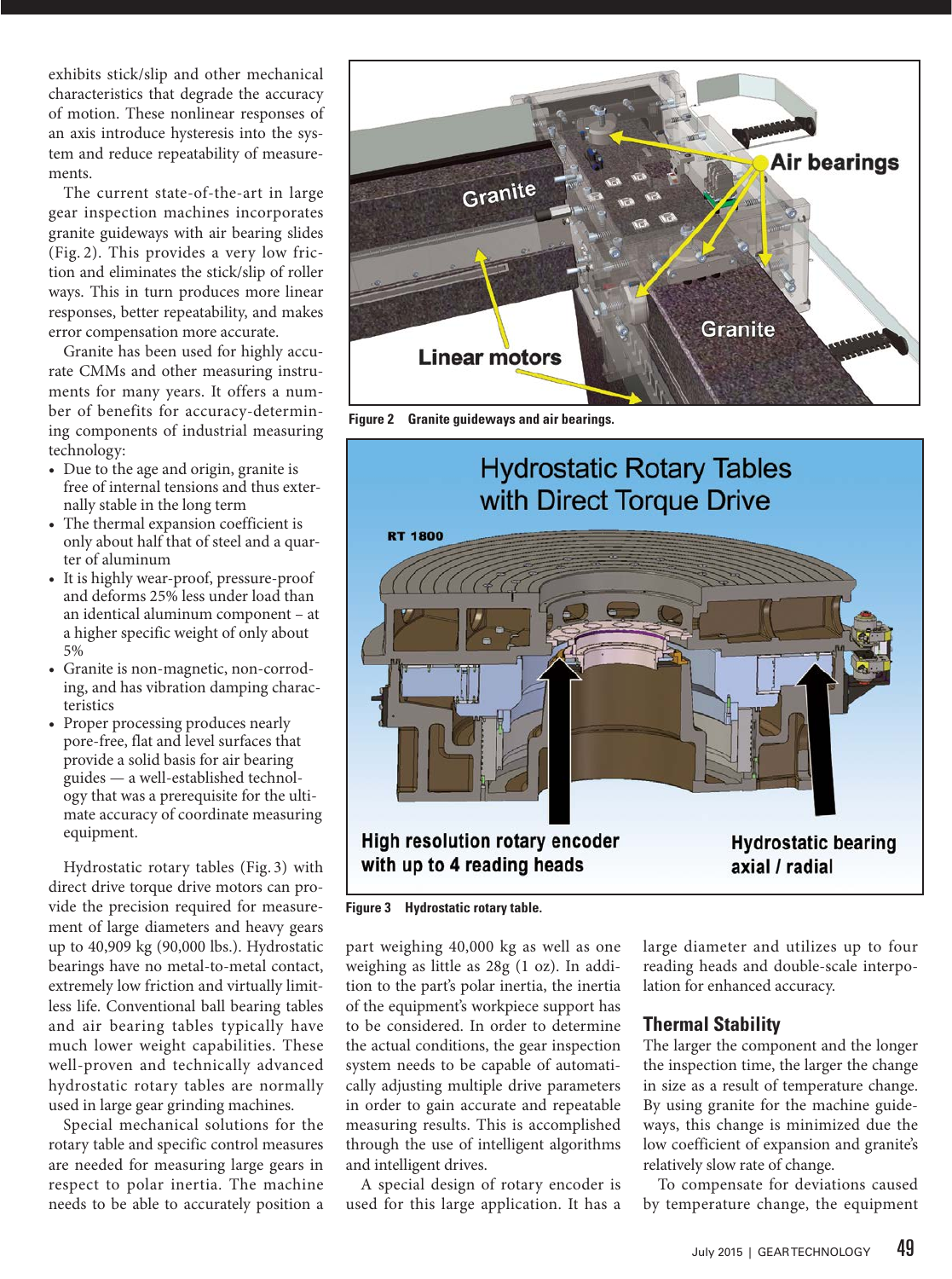## technical

needs to provide several temperature sensors for the machine and workpiece, and corresponding algorithms to consider the temperature effects on the evaluation of measuring data.

For production efficiency, inspection equipment is typically installed close to the production facilities. Due to equipment size and location, workpiece transportation methods and paths often lead to a working environment with temperature swings. To meet this challenge, large gear inspection equipment must have long-term thermal stability, temperature compensation and way covers.

To achieve this stability, the base plate and at least the Y and Z linear axes (used

for the needed motion for generative gear inspection) should be of granite construction to take advantage of the material's low coefficient of expansion and resistance to the effects of temperature. Each axis has temperature measurement equipment built in, and a probe is used on the part to measure the temperature. This data is used to compensate for the temperature of the part and the machine's axes.

The ways are covered and create a microclimate effect, which reduces temperature variation. This damps rapid transient fluctuations in temperature. On large systems, these way covers are also walkways for operator access to the machine and workpiece.



**Figure 4 Air suspension vibration isolation.**



**Figure 5 Mounting and centering.**

#### **Vibration Control**

Rather than relying on an expensive special foundation, a modern large gear inspection system employs an active, computer controlled, air suspension system (Fig. 4). This isolates the machine from vibrations in the shop environment and keeps the machine constantly level. This technology has been long proven in high accuracy CMM applications for many years.

A concrete floor or foundation is subject to changes over time. Rather than relying on the foundation or floor for stability, a large gear measuring system requires intrinsic stability independent of the floor or foundation.

In addition to the stability it provides, the active air suspension, with its effective isolation, can substantially reduce installation cost and allow more freedom in locating the machine.

#### **Mounting and Centering**

In stark comparison to small gears, large workpieces (externals or internals) require intelligent, operator-friendly solutions for safely mounting and centering the parts. It is no longer necessary or acceptable to use a huge hammer or swinging ram to center heavy parts. Once mounted, the system completes the fully automatic procedure to determine the axis of the workpiece.

Figure 5 shows a leveling table with a cross-slide and the possibility to extend the mounting range by means of extension arms (spider).

The mounting and centering a heavy part can be accomplished in four steps:

- 1. Mount 3 "fix points" on the table in positions provided by the machine using built-in utilities
- 2. Load part on the leveling table against or near fix points for pre-positioning
- 3. The system will automatically probe the actual position of the part to determine the needed movements of the cross-slide
- 4. Move the cross-slide axis by means of monitoring the actual position on the screen, shown in real time by the operator software

In addition to the ease of use this provides, a substantial time savings and efficiency improvement is also realized. It is also safer for operators and can reduce the chance of damage to the part.